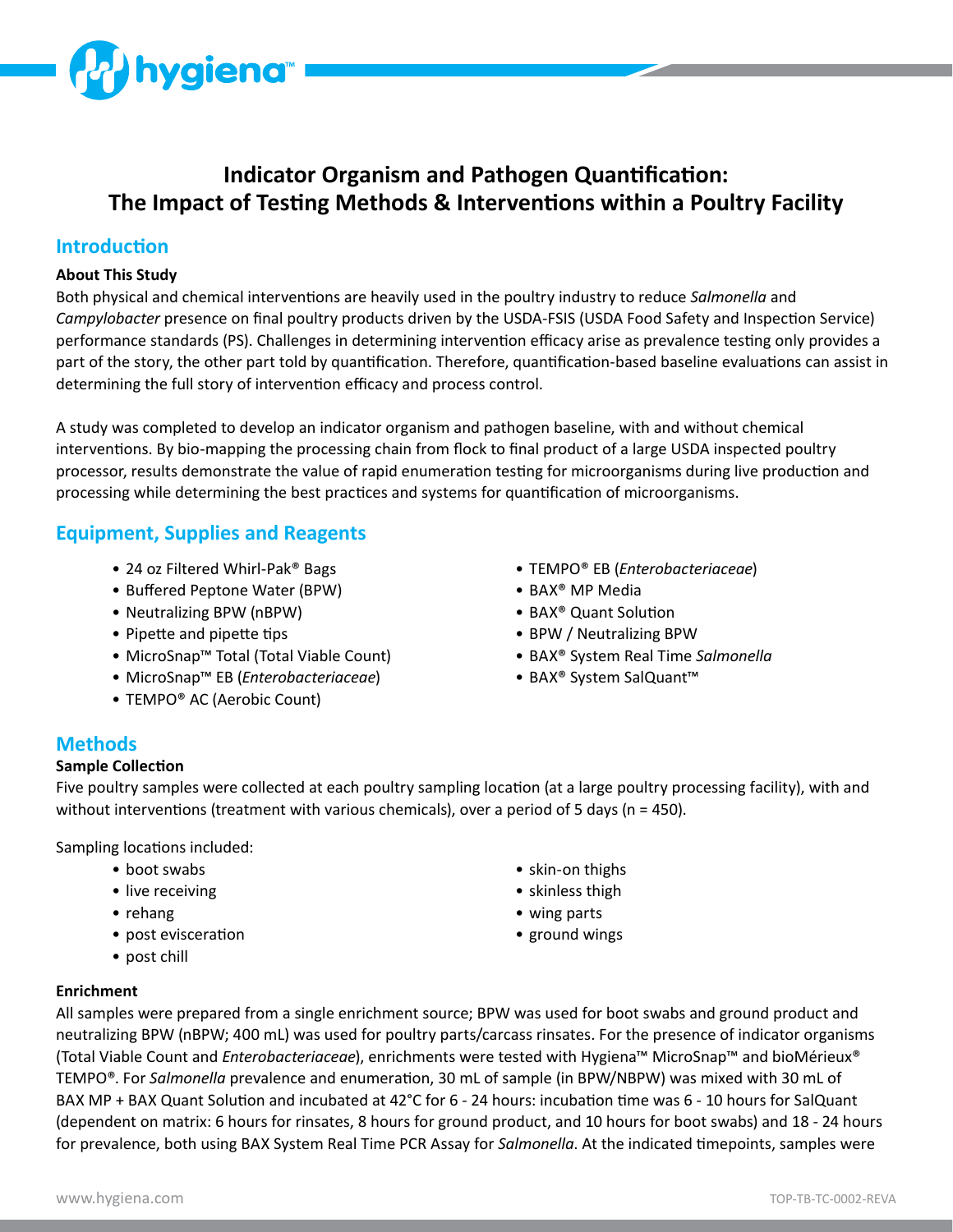tested with BAX System Real-Time *Salmonella* following established protocols. Resulting bacterial counts from SalQuant, MicroSnap, and TEMPO were converted to Log<sup>10</sup> CFU/carcass (rinsate) or Log<sup>10</sup> CFU/mL with comparisons using an ANOVA in JMP® with significance at P < 0.05.

# **Results & Discussion**

#### **Comparison of Pathogen & Indicator Organisms**

Data was collected for the presence of indicator organisms in both no intervention and intervention samples using MicroSnap and TEMPO for TVC and EB. As shown in Figure 1, intervention had no effect on the sample population (P=0.167) indicating that physical interventions were just as effective as chemical interventions at reducing indicator organisms and pathogen numbers. This was true for both TVC results (Figure 1) as well as EB counts (Figure 2). Sampling day had no effect on results either.







Figure 2. *Enterobacteriaceae* counts (EB; Log CFU/mL(g)) from flock to final product in a large USDA inspected poultry processing facility utilizing Hygiena MicroSnap and bioMérieux TEMPO.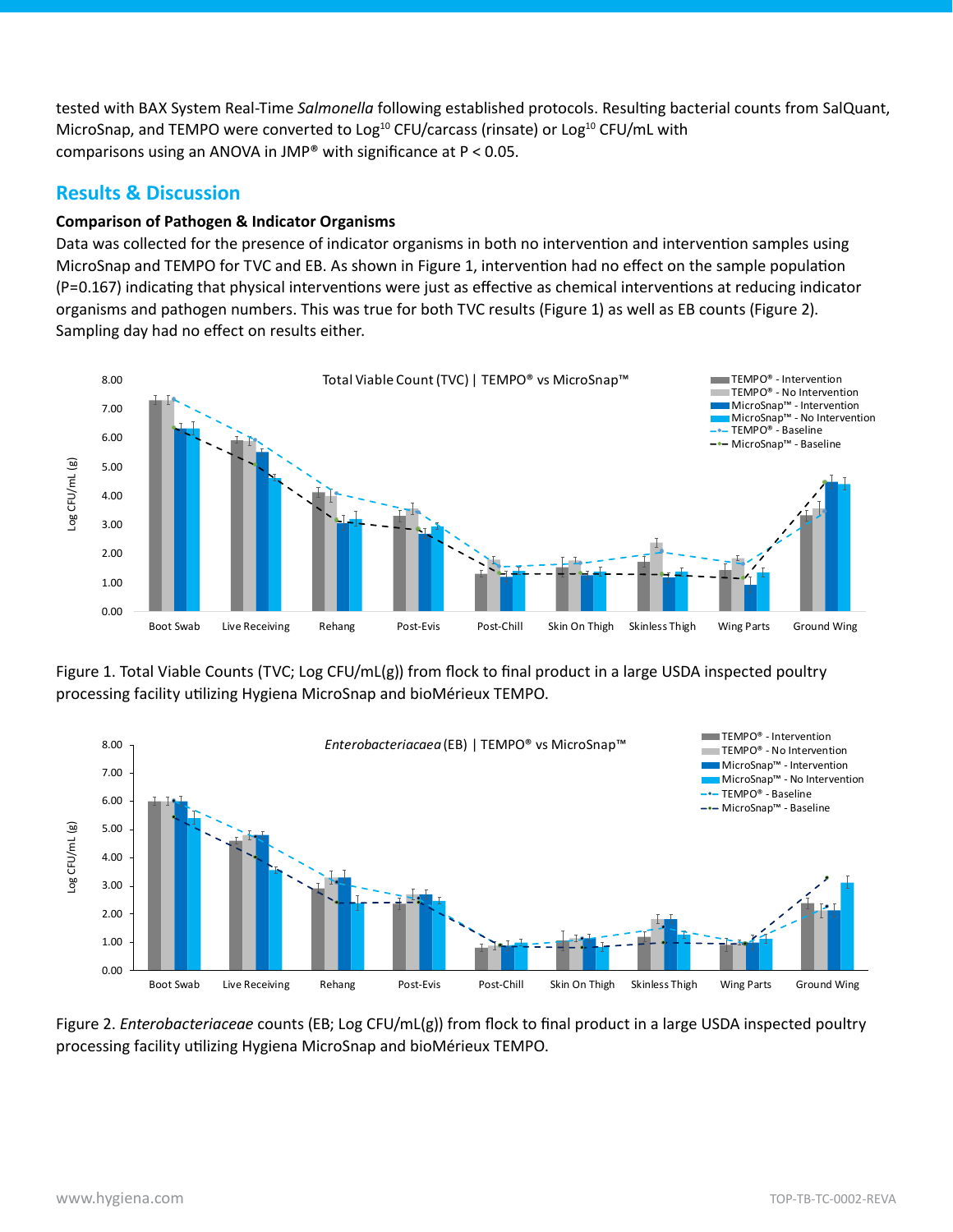

*For Salmonella, wing parts were only positive on the first day, which may have been due to cross-contamination.*

Figure 3. *Salmonella* Quantification (Log CFU/Sample) from flock to final product in a large USDA inspected poultry processing facility utilizing Hygiena SalQuant.

As shown in Figures 1 and 2, indicator organism counts decreased from boot swabs samples to initial live receiving samples, though no interventions, chemical or physical were applied. However, *Salmonella* counts increased by 0.5 Log<sup>10</sup> CFU/carcass from boot swab samples to live receiving samples (Figure 3). Even though no interventions were applied, 'no intervention' birds were sampled first after the carcass was hung on a wall, causing potential contamination to intervention samples. Post live receiving, both pathogens and indicator organism counts continued to decrease, regardless of intervention, until further processing where ground wing samples rebounded for prevalence and quantification. (Note: For *Salmonella*, wing parts were only positive on the first day, which may have been due to cross-contamination).

## **MicroSnap vs TEMPO Use for Indicator Organism Detection**

When determining what indicator organism testing method to select, many variables must be considered. The primary factor should be consistent, accurate performance. The data here demonstrates this accuracy – as MicroSnap detection levels were confirmed by PCR. In addition, the results show that both MicroSnap and TEMPO indicator organism tests provide similar quantifiable results in all cases analyzed (Fig 1 and 2); however, MicroSnap has the advantage when it comes to the time to results and ease of use (See Table 1). MicroSnap can provide results in less than one shift (6 - 7 hours), while TEMPO results take days. In addition, when comparing the protocols for the two methods (see Figure 4), it is clear that MicroSnap is easier to use than TEMPO, especially for large sample numbers (TEMPO can only fill 6 cards (6 samples) at a time and after incubation, can only read 20 cards at a time while MicroSnap is a self-contained system for each sample, easily and rapidly readable in a Hygiena luminometer). Additionally, MicroSnap cultures can be further quantitated using SalQuant on the BAX System. When evaluating what system to use, one should consider all these factors (summarized in Table 1; visualized in Figure 4).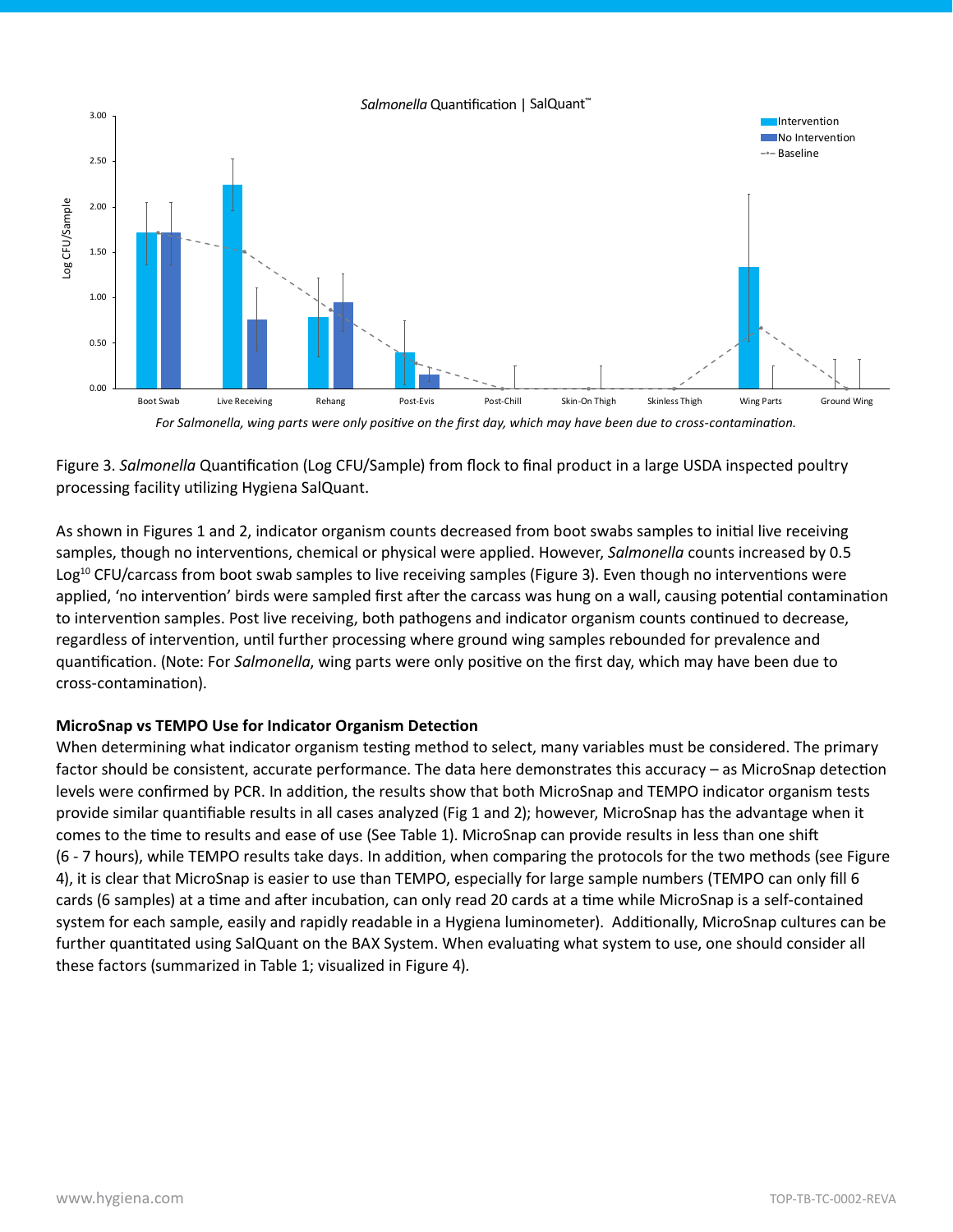| <b>Table 1: Comparison of Methods for Organism Detection</b> |                  |                        |                                                                        |
|--------------------------------------------------------------|------------------|------------------------|------------------------------------------------------------------------|
| <b>Consideration Factor</b>                                  | <b>MicroSnap</b> | <b>TEMPO</b>           | <b>Traditional Plating</b>                                             |
| Result Consistency/<br>Accuracy                              | Yes              | <b>Yes</b>             | Yes, fairly accurate if<br>multiple plates are counted<br>and averaged |
| <b>Sample Processing</b><br>Time $(n=90)$                    | 1 hour           | 3 hours                | Varies depending on plate<br>numbers per sample                        |
| <b>Incubation Time</b>                                       | $6 - 7$ hours    | $24 - 48$ hours        | $24 - 48$ hours or longer                                              |
| <b>Read Time</b>                                             | 80 minutes       | 30 minutes, if batched | Varies depending on plate<br>numbers per sample<br>(>80 minutes)       |
| <b>TOTAL TIME</b>                                            | $8 - 9$ hours    | $27 - 51$ hours        | 27+ hours                                                              |

Figure 4: Comparison of MicroSnap and TEMPO Workflows